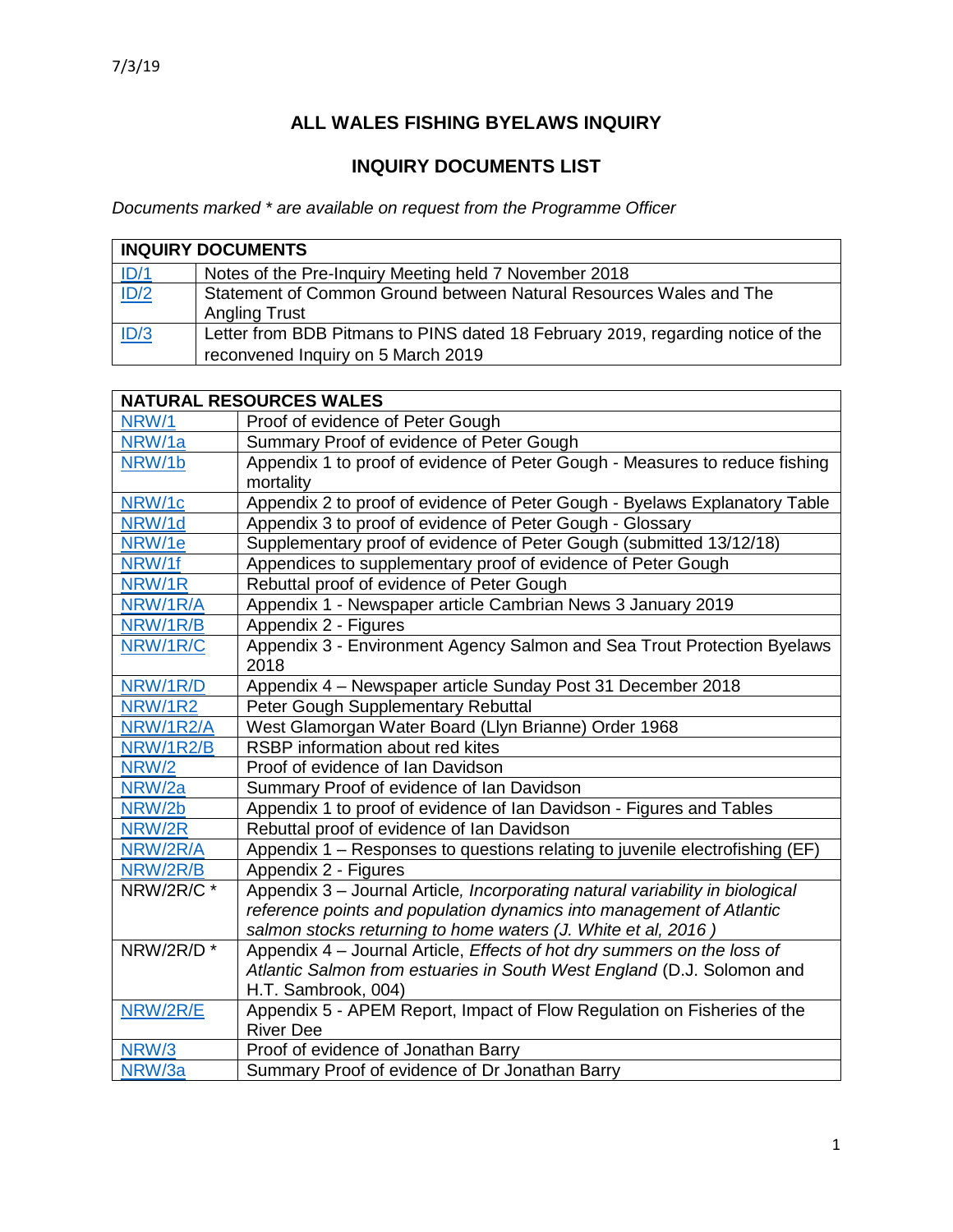| NRW/3b           | Appendix 1 to proof of evidence of Dr Jonathan Barry - Dublin Statisticians<br>Report       |
|------------------|---------------------------------------------------------------------------------------------|
| NRW/3c           | Appendix 2 to proof of evidence of Dr Jonathan Barry - Cefas statistical                    |
|                  | assessment response May 2018                                                                |
| NRW/3d           | Appendix 3 to proof of evidence of Dr Jonathan Barry - Cefas report in                      |
|                  | response to Dublin Statisticians Report                                                     |
| NRW/3e           | Appendix 4 to proof of evidence of Dr Jonathan Barry - 23 August report on                  |
|                  | <b>Dublin statistics</b>                                                                    |
| NRW/4            | Proof of evidence of Ian Russell                                                            |
| NRW/4a           | Summary Proof of evidence of Ian Russell                                                    |
| NRW/4b           | Appendix 1 to proof of evidence of Ian Russell - Email from Cefas to Welsh                  |
|                  | Government in response to WG request for review of NRW Technical Case                       |
| <b>NRW/5</b>     | Proof of evidence of Ruth Jenkins                                                           |
| NRW/5a           | Summary Proof of evidence of Ruth Jenkins                                                   |
| NRW/5R           | Rebuttal proof of evidence of Ruth Jenkins                                                  |
| NRW/5R/A         | Appendix 1 - United Nations 1992 Convention on Biological Diversity                         |
| NRW/6            | Proof of evidence of Robert Vaughan                                                         |
| NRW/6a           | Summary Proof of evidence of Robert Vaughan                                                 |
| NRW/6R           | Rebuttal proof of evidence of Robert Vaughan                                                |
| NRW/6R/A         | Appendix 1 - 'Tackling Agricultural Pollution' - Progress report by the Wales               |
|                  | Land Management Forum (WLMF) sub-group on agricultural pollution. 5 April                   |
|                  | 2018                                                                                        |
| NRW/6R/B         | Appendix 2 - Welsh Government Press Release - 14 November 2018                              |
| NRW/6R/C         | Appendix 3 - NRW Energy Guidance Note - February 2017                                       |
| <b>NRW/6R2</b>   | Robert Vaughan Supplementary Rebuttal                                                       |
| NRW/6R2/A        | NRW Guidance on Enforcement and Sanctions                                                   |
| NRW/6R2/B        | Discharge permit (redacted)                                                                 |
| NRW/6R2/C        | <b>Enforcement Undertaking</b>                                                              |
| NRW/6R2/D        | <b>Environmental Offences Definitive Guideline</b>                                          |
| NRW/6R2/E        | NRW Press Release 21 November 2018                                                          |
| NRW/6R2/F        | Wales Online Article 25 November 2018                                                       |
| <b>NRW/6R2/G</b> | Daily Post Article 15 November 2017                                                         |
| NRW/6R2/H        | Press Release 12 September 2006                                                             |
| NRW/7            | Letter dated 3 January 2019 from BDB Pitmans to Peter Gerald John in                        |
|                  | response to PGJ/1a                                                                          |
| NRW/8            | Further letter dated 14 January 2019 from BDB Pitmans to Peter Gerald                       |
|                  | John in response to PGJ1a                                                                   |
| NRW/8a           | Enclosure 1 - Catch and CPUE to 2017                                                        |
| NRW/8b           | Enclosure 2 - Update to Annex 3 of NRW's Technical Case                                     |
| NRW/8c           | Enclosure 3 – Dee Salmon angling exploitation rates and CR rates                            |
|                  | <b>NRW INQUIRY DOCUMENTS</b>                                                                |
| NRW/INQ/1        | Examples of spinning lures                                                                  |
| NRW/INQ/2        | Opening submission by Natural Resources Wales                                               |
| NRW/INQ/3        | Letter dated 22 January 2019 from BDB Pitmans to Peter Gerald John                          |
|                  | providing results of 2018 electrofishing surveys on some rivers                             |
| NRW/INQ/3a       | Electrofishing survey data, provisional results to 2018                                     |
| NRW/INQ/4        | Draft minutes of meeting of the Wales Fisheries Forum inaugural meeting, 31<br>October 2018 |
| NRW/INQ/5        | Email correspondence with Mike Ashwin and attached Winbugs Code                             |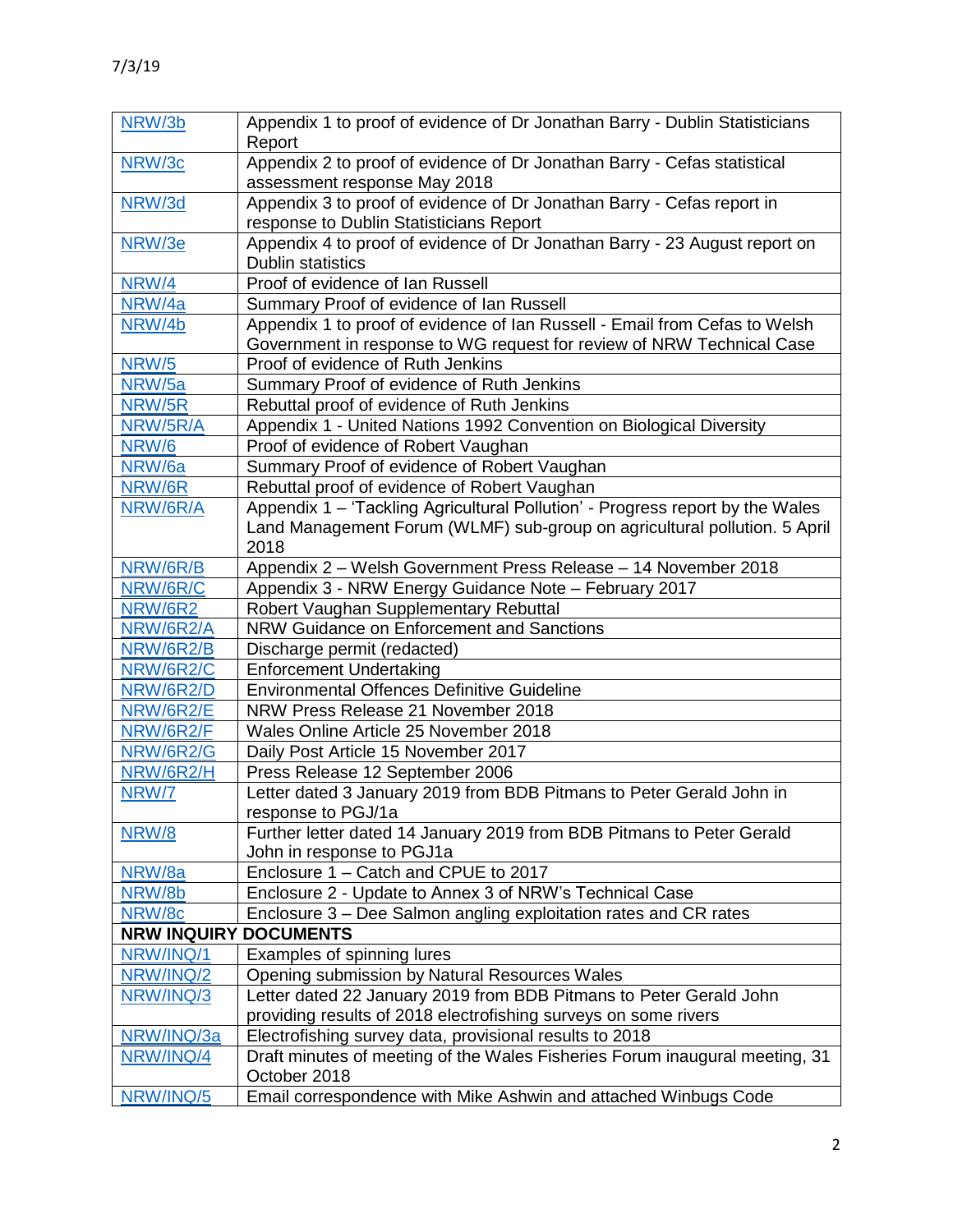| NRW/INQ/6 | Merthyr Tydfil Angling Alliance web page extract |
|-----------|--------------------------------------------------|
| NRW/INQ/7 | CNL(98)46 Agreement on adoption of a precaution  |
| NRW/INQ/8 | Statutory notice, Arfon Ogwen, 23 November 201   |
|           |                                                  |

| NRW/INQ/7  | CNL(98)46 Agreement on adoption of a precautionary approach                  |
|------------|------------------------------------------------------------------------------|
| NRW/INQ/8  | Statutory notice, Arfon Ogwen, 23 November 2018                              |
| NRW/INQ/9  | Dave Charlesworth email, 30 January 2019                                     |
| NRW/INQ/10 | Mr Bonutto FOI request and NRW response (please note this was distributed    |
|            | in hard copy as three separate documents: 1) Mr Bonutto's email request, 2)  |
|            | NRW's email response and 3) attached summary document).                      |
| NRW/INQ/11 | Extract of Salmon Migration Assessment at Glanteifi                          |
| NRW/INQ/12 | Glanteifi Salmon Monitoring Update 2017                                      |
| NRW/INQ/13 | Glanteifi Salmon Monitoring Monthly Update - September 2018                  |
| NRW/INQ/14 | Fish Eating Birds - Dyfi licence numbers                                     |
| NRW/INQ/15 | Letter from NRW to Mr Nicholson, 26 March 2018 regarding his FOI requests    |
| NRW/INQ/16 | Environment Agency (Limitation of Net Fishing Licences) (Wales) Order 2009   |
| NRW/INQ/17 | Drafting amendments to Proposed Amendments Wales Rod and Line                |
|            | <b>Byelaws</b>                                                               |
| NRW/INQ/18 | Letter from Welsh Government of 8 August 2018 calling the Public Inquiry     |
| NRW/INQ/19 | Catch and Release Nets Guidance                                              |
| NRW/INQ/20 | Atlantic Salmon Trust consultation response                                  |
| NRW/INQ/21 | Terms of Reference: Wales Fish-eating Birds Advisory Group                   |
| NRW/INQ/22 | Wales Fish-eating Birds Advisory Group Minutes of meeting 1                  |
| NRW/INQ/23 | Letter to the Inspector of 7 March 2019 regarding the drafting amendments to |
|            | Proposed Amendments Wales Rod and Line Byelaws (NRW/INQ/17)                  |
| NRW/INQ/24 | Closing submissions by Natural Resources Wales                               |

| <b>Welsh Government</b> |                                                                                                                                                                     |
|-------------------------|---------------------------------------------------------------------------------------------------------------------------------------------------------------------|
| WG/1                    | Note by the WG's Agriculture, Sustainability and Development Division in<br>relation to agricultural pollution and the actions being taken to address this<br>issue |
| WG/2                    | Note on Visit Wales – promotion of fishing in Wales                                                                                                                 |

| <b>OBJECTORS</b>                                      |                                                                              |  |
|-------------------------------------------------------|------------------------------------------------------------------------------|--|
| <b>Campaign for the Protection of Welsh Fisheries</b> |                                                                              |  |
| CPWF/1                                                | Proof of evidence of Mike Ashwin on behalf of Campaign for the Protection of |  |
|                                                       | <b>Welsh Fisheries</b>                                                       |  |
| CPWF/1A                                               | List of supplementary documents                                              |  |
| CPWF/1B                                               | Proof of evidence of John Eardley on behalf of Campaign for the Protection   |  |
|                                                       | of Welsh Fisheries                                                           |  |
| CPWF/1C                                               | Appendix 1, Salmon Data Analysis                                             |  |
| CPWF/2                                                | Proof of evidence of Chris White on behalf of Campaign for the Protection of |  |
|                                                       | <b>Welsh Fisheries</b>                                                       |  |
| CPWF/2a                                               | Background information of Chris White on behalf of Campaign for the          |  |
|                                                       | <b>Protection of Welsh Fisheries</b>                                         |  |
| <b>CPWF/3-15</b>                                      | Bundle of correspondence                                                     |  |
| CPWF/16                                               | Research on migratory salmonids, eels and freshwater fish stocks and         |  |
|                                                       | fisheries, Cefas                                                             |  |
| CPWF/17                                               | Powerpoint presentation on behalf of Campaign for the Protection of Welsh    |  |
|                                                       | <b>Fisheries by Chris White</b>                                              |  |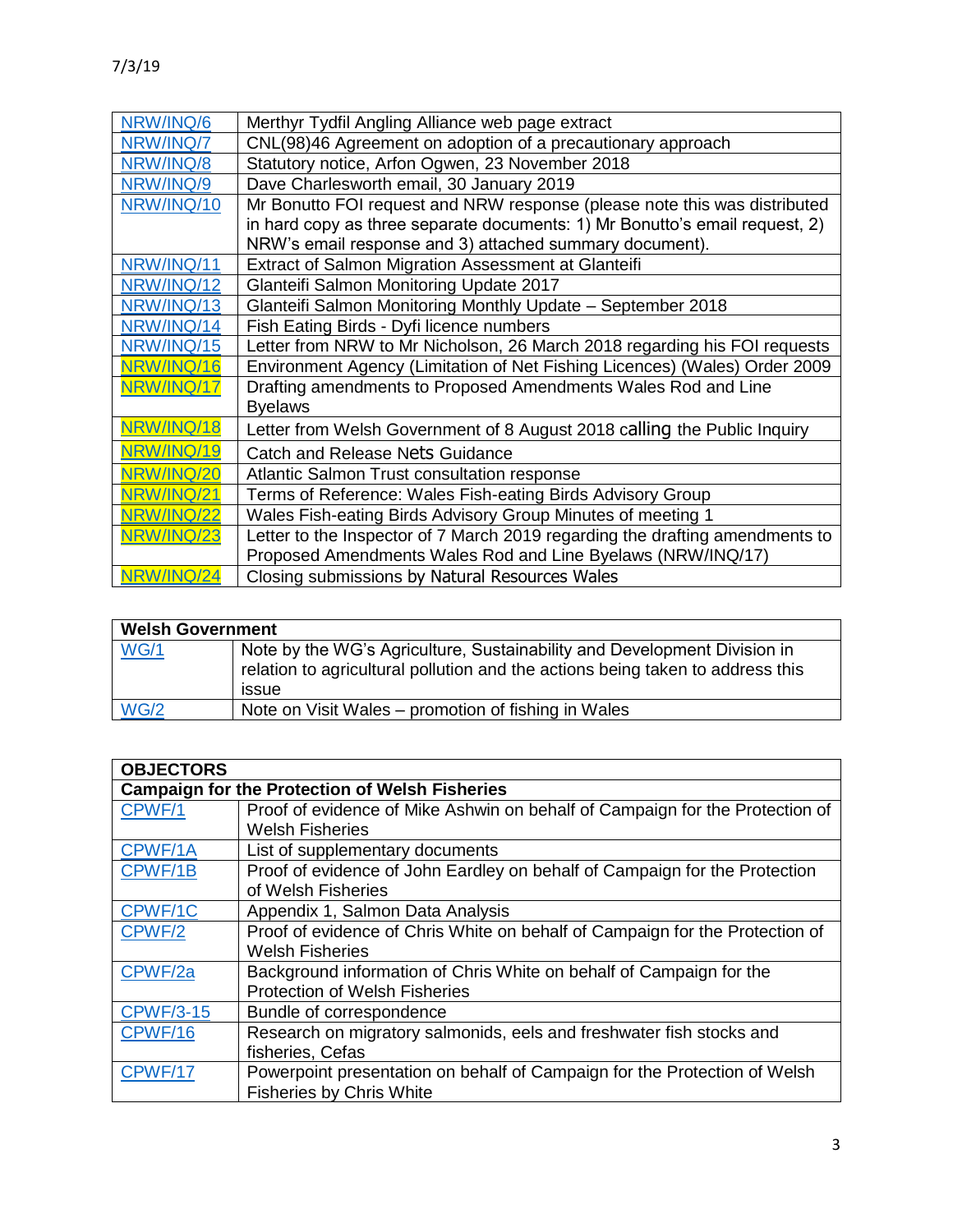| CPWF/18                       | Powerpoint presentation on behalf of Campaign for the Protection of Welsh<br><b>Fisheries by John Eardley</b>                    |
|-------------------------------|----------------------------------------------------------------------------------------------------------------------------------|
| <b>CPWF/19</b>                | Powerpoint presentation on behalf of Campaign for the Protection of Welsh<br><b>Fisheries by Mike Ashwin</b>                     |
| CPWF/INQ/1                    | Not used                                                                                                                         |
| CPWF/INQ/2                    | Photo by Henry Gilbey                                                                                                            |
| CPWF/INQ/3                    | Log of documents released to UCD re Statistical Evaluation of National river                                                     |
|                               | Classification model applications                                                                                                |
| CPWF/INQ/4                    | Correspondence from CPWF to the Minister, 7 February 2018                                                                        |
| CPWF/INQ/5                    | Updated powerpoint presentation on behalf of Campaign for the Protection of<br>Welsh Fisheries by Chris White                    |
| CPWF/INQ/6                    | Updated powerpoint presentation on behalf of Campaign for the Protection of                                                      |
|                               | Welsh Fisheries by John Eardley                                                                                                  |
| CPWF/INQ/7                    | Updated powerpoint presentation on behalf of Campaign for the Protection of<br>Welsh Fisheries by Mike Ashwin                    |
| CPWF/INQ/8                    | Salmon catches and return rates 2016                                                                                             |
| CPWF/INQ/9                    | Closing submissions by John Eardley                                                                                              |
| CPWF/INQ/10                   | Closing submissions by Mike Aswin                                                                                                |
| CPWF/INQ/11                   | Closing submissions by Chris White                                                                                               |
|                               | Afon Ogwen Anglers (Petitioners) (In collaboration with CPWF)                                                                    |
| <b>AOA/1</b>                  | Proof of evidence of Reuben Woodford on behalf of Afon Ogwen Anglers<br>(Petitioners) (In collaboration with CPWF)               |
| <b>AOA/2</b>                  | Powerpoint presentation on behalf of Afon Ogwen Anglers (Petitioners) (In<br>collaboration with CPWF) by Rueben Woodford         |
| AOA/INQ/1                     | Updated powerpoint presentation on behalf of Afon Ogwen Anglers<br>(Petitioners) (In collaboration with CPWF) by Rueben Woodford |
| AOA/INQ/2                     | Rebuttal by Reuben Woodford to the rebuttal evidence of Ruth Jenkins                                                             |
| <b>AOA/INQ.3</b>              | Closing submissions by Reuben Woodford                                                                                           |
|                               | <b>Salmon and Trout Conservation Cymru</b>                                                                                       |
| STC/1                         | Proof of evidence and appendices STC1-3 of Richard Garner Williams,                                                              |
|                               | Salmon and Trout Conservation Cymru                                                                                              |
| <b>STC//2</b>                 | STC/4 - Milner, N. et al. The role of stocking in recovery of the River Tyne                                                     |
|                               | salmon fisheries. 2004. 1. Environment Agency, Cardiff 2. CEFAS, Suffolk 3.                                                      |
|                               | Environment Agency, Newcastle. Fisheries Technical Report No.2004/1                                                              |
| STC/3                         | STC/5- Milner, N, et al. The role of stocking in the recovery of the River Tyne                                                  |
|                               | salmon fishery. 2008. International Council for the Exploration of the Sea:                                                      |
|                               | Annual Science Conference 2008.                                                                                                  |
| <b>STC/4</b>                  | STC/6- Young, K. et al. A scientific consensus on salmon stocking. 2014.<br>Technical Report.IBIS, AST.                          |
| STC/5                         | STC/7 - S&TC Cymru response to NRW consultation                                                                                  |
| STC/6                         | STC/4 - NASCO Precautionary Approach                                                                                             |
| STC/INQ/1                     | Opening Statement by of Richard Garner Williams on behalf of Salmon and<br><b>Trout Conservation Cymru</b>                       |
| <b>Abergwili Angling Club</b> |                                                                                                                                  |
| AAC/1                         | Proof of evidence on behalf of Abergwili Angling Club                                                                            |
| AAC/2                         | Further written submission on behalf of Abergwili Angling Club                                                                   |
| <b>Angling Trust</b>          |                                                                                                                                  |
| AT/1                          | Proof of evidence of Mark Lloyd, Angling Trust                                                                                   |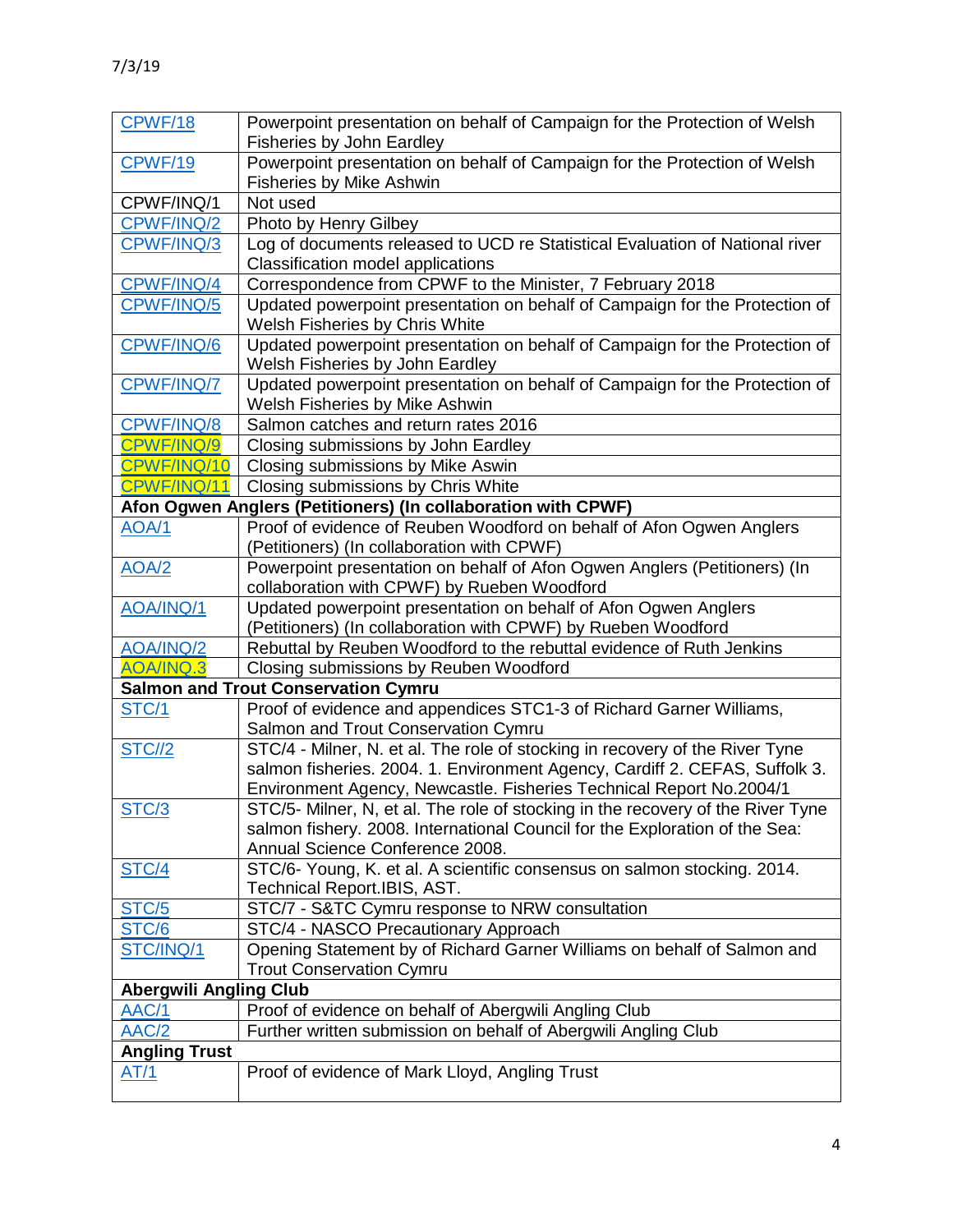| <b>Prince Albert Angling Society</b> |                                                                                 |  |
|--------------------------------------|---------------------------------------------------------------------------------|--|
| PAAS/1                               | Proof of evidence on behalf of Prince Albert Angling Society                    |  |
| PAAS/2                               | Written representation by Ian Doyle, on behalf of the Prince Albert Angling     |  |
|                                      | Society                                                                         |  |
| <b>Afonydd Cymru</b>                 |                                                                                 |  |
| AC/1                                 | Proof of evidence of Dr Marsh-Smith OBE on behalf of Afonydd Cymru              |  |
|                                      | Carmarthenshire Fishermen's Federation and Swansea Amateur Anglers' Association |  |
| CFF/1                                | Proof of evidence of Creighton Harvey on behalf of Carmarthenshire              |  |
|                                      | Fishermen's Federation and Swansea Amateur Anglers' Association                 |  |
| CFF/1a                               | Appendix to Proof of evidence of Creighton Harvey on behalf of                  |  |
|                                      | Carmarthenshire Fishermen's Federation and Swansea Amateur Anglers'             |  |
|                                      | Association                                                                     |  |
| CFF/INQ/1                            | Catch and Release for Salmon, An Angler's Guide                                 |  |
|                                      | <b>Black Rock Lave Net Fishermen's Association</b>                              |  |
| <b>BR/1</b>                          | Proof of evidence on behalf of Black Rock Lave Net Fishermen's Association      |  |
| <b>Llanbrynmair Angling Club</b>     |                                                                                 |  |
| LAC/1                                | Proof of evidence of Emyr Lewis, on behalf of Llanbrynmair Angling Club         |  |
|                                      | <b>Llandovery Angling Association</b>                                           |  |
| LAA/1                                | Original response to the NRW consultation                                       |  |
| <b>Other Parties</b>                 |                                                                                 |  |
| NH/1                                 | Proof of evidence of Noel Hulmston                                              |  |
| NH/1a                                | Original response to the NRW consultation                                       |  |
| NH/1b                                | Powerpoint presentation by Noel Hulmston                                        |  |
| NH/INQ/1                             | How Public Inquiries can lead to change                                         |  |
| NH/INQ/2                             | <b>Wild Birds List</b>                                                          |  |
| NH/INQ/3                             | Quarry Species and Shooting Seasons                                             |  |
| NH/INQ/4                             | Judgement - R (on the application of Mott) (Respondent) v Environment           |  |
|                                      | Agency (Appellant)                                                              |  |
| AR/1                                 | Proof of evidence of Andrew Renwick                                             |  |
| AR/INQ/1                             | Closing submission of Andrew Renwick                                            |  |
| PGJ/1                                | Proof of evidence of Peter Gerald John                                          |  |
| PGJ/1a                               | Supplementary proof of evidence of Peter Gerald John                            |  |
| PGJ/INQ/1                            | Opening submission by Mr John                                                   |  |
| PGJ/INQ/2                            | Closing submissions by Mr John                                                  |  |
| AN/1a                                | Proof of evidence of Andy Nicholson Part 1 of 6                                 |  |
| <b>AN/1b</b>                         | Proof of evidence of Andy Nicholson Part 2 of 6                                 |  |
| AN/1c                                | Proof of evidence of Andy Nicholson Part 3 of 6                                 |  |
| AN/1d                                | Proof of evidence of Andy Nicholson Part 4 of 6                                 |  |
| <b>AN/1e</b>                         | Proof of evidence of Andy Nicholson Part 5 of 6                                 |  |
| AN/1f                                | Proof of evidence of Andy Nicholson Part 6 of 6                                 |  |
| AN/2                                 | Appendix to proof of evidence of Andy Nicholson                                 |  |
| AN/INQ/1                             | Transcript of meeting on 15 February 2018 submitted to the Inquiry              |  |
| <b>AN/INQ/1.1</b>                    | Selected issues of the transcript of meeting on 15 February 2018 submitted      |  |
|                                      | to the Inquiry                                                                  |  |
| AN/INQ/2                             | Opening submission of Andy Nicholson                                            |  |
| AN/INQ/3                             | Natural Resources Wales Changes "Compromise Environment"                        |  |
| <b>AN/INQ/4</b>                      | Closing submissions by Andy Nicholson                                           |  |
| <b>GM/1</b>                          | Proof of evidence of Guy Mawle                                                  |  |
| <b>GM/1A</b>                         | Summary proof of evidence of Guy Mawle                                          |  |